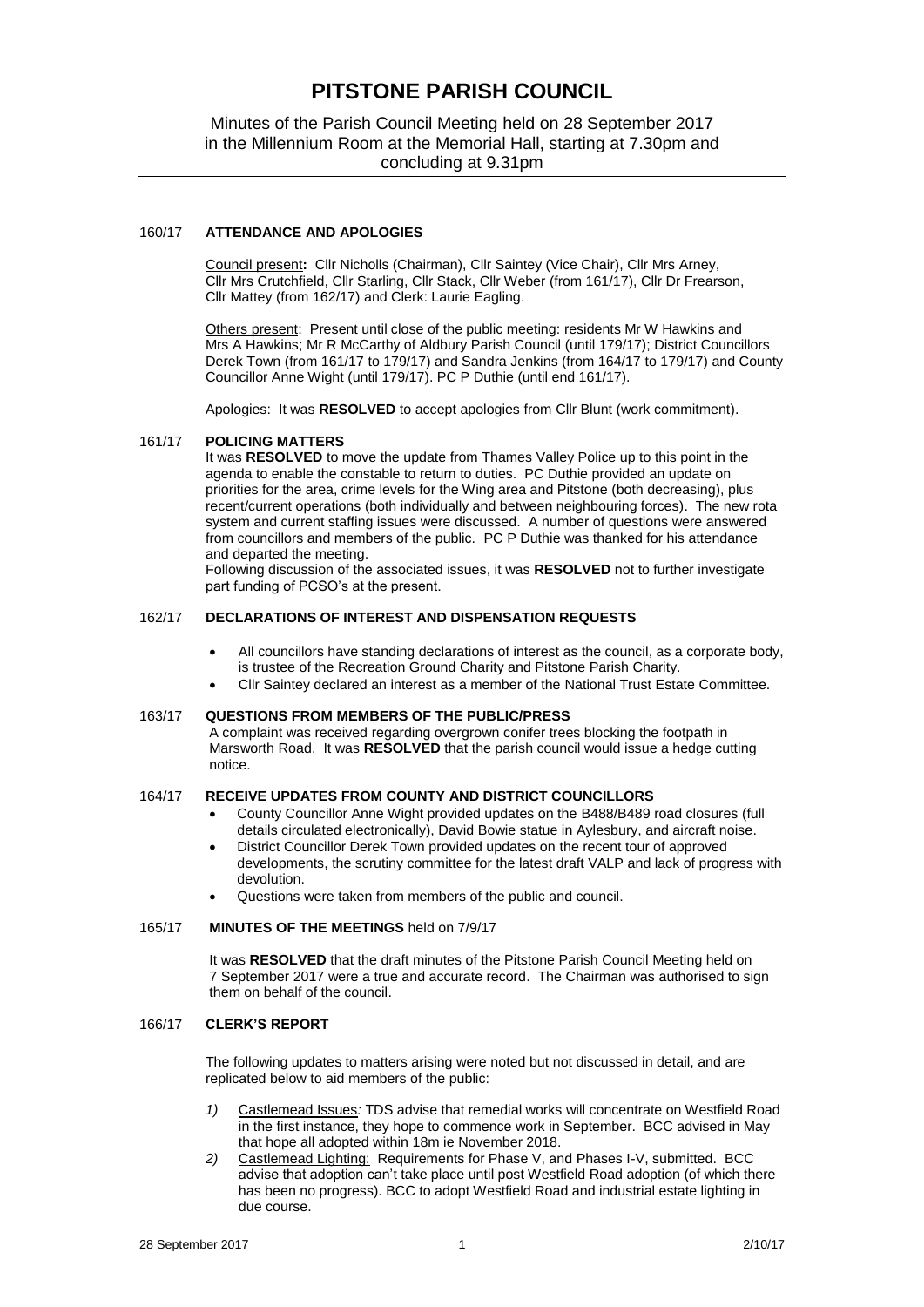- 3) Castlemead Public Open Space Phase III: work continues between AVDC and Taylor Wimpey to bring the Phase III open space (from Castle Close to Dover Close) up to acceptable adoptable standard. Another full tree survey is now due, as over 3 years has lapsed since the last one.
- 4) Leisure Land by the Recreation Ground, including Skate Park and Play Space: No action can be taken by the Parish Council at this point. Parish Charity is unable to negotiate until such time as planning permission has been granted & therefore sale of the PDA has completed.
- 5) Tennis/Netball/5-aside floodlit court: No action can be taken by the parish council at this point. Unable to progress until the landowner is in a position to negotiate.
- 6) First Time Sewerage for end of Cheddington Road Anglian Water ETA 2019/2020
- 7) Rushendon Furlong S106: AVDC previously published details of the legal agreement including amenity land, £40,000 public transport contribution (index linked) with £30k to be spent on 2 x real time information display panels and 2 x bus shelters plus £10k spent on "the provision of a sustainable community transport and dial-a-ride service", a travel plan to encourage residents of the scheme to utilise sustainable transport & £5k (index linked) for BCC to monitor the travel plan, sport & leisure contribution confirmed as £137,217 (payable to AVDC prior to first occupation). Andrew Clarke at BCC advised 6/4/17 that they were pursuing the transport contribution
	- and would back in touch in due course to work with the parish council on delivery.
- 8) Rushendon Furlong Street Lighting: the parish council has agreed with Croudace to adopt the street lighting and illuminated bollards within the proposed new development on provision that the stipulated conditions and contributions are met.
- 9) Vicarage Road Development Open Space: AVDC published details of the legal agreement for 68 dwellings provides public open space (POS) and LEAP (local equipped area of play) to be provided & certified prior to 50% of dwellings constructed; the parish council has subsequently agreed to adopt the 3 areas of open space (by LEAP, by woodland & by pedestrian path to Church Road; a commuted sum of £58,800 per hectare plus a commuted sum equivalent to the Schedule of Rates in the Good Practice Good (index linked) will be payable; the owners shall pay any stamp duty land tax & reasonable costs associated with the transfer detailed above; off-site Sports & Leisure Contribution now paid to AVDC;
- 10) Vicarage Road transport contribution: £22,500 payable prior to commencement of development to fund Real Time Passenger Information (RTPI) at 2 bus stops by Recreation Ground.
- 11) Vicarage Road Development Street Lighting: the parish council has resolved that it would be willing to adopt the street lighting along Vicarage Road and within the development. Feedback provided to Bellway and currently waiting for revised plans.
- 12) Pending path & highway remedial works Paths: Vicarage Road path proposed to be widened and relayed by Vicarage Road development. Highways: Marsworth Rd up to Ivinghoe hope to go on resurfacing list for 2016/17. Glebe Close on future resurfacing list (not 2017). Bus box at Rushendon Furlong junction to be considered as part of resurfacing. Removal of sign post for Marsworth Road (eroded at base) pending.
- 13) Roundabout lighting knockdown: TfB passed to BCC lighting dept. (40014955) 24/3/16. Now re-issued under new code (46044853) 18/7/17
- 14) Hedge Extension: on the recreation ground still waiting for confirmation from the cricket club re hedge vs nets
- 15) Village web site: Cllr Nicholls creating a planning section & reviewing architecture of attachments
- 16) Primary education provision: no further updates available from BCC
- 17) Cycle Path along Northfield Road: HCC continue to investigate. BCC assisting.<br>18) Marsworth/Pitstone path: BCC progressing engineering report. BCC waiting for
- Marsworth/Pitstone path: BCC progressing engineering report. BCC waiting for info from BT prior to confirming final details. Marsworth parish council chasing BCC for the promised meeting to confirm costs.
- 19) Potential path from railway bridge to college lake: initial investigations being considered by Cllr Weber
- 20) Noticeboard: Cllr Arney investigating potential relocation/renovation options
- 21) BCC Land by The Crescent: awaiting final Heads of Terms from BCC. Carter Jonas confirm that draft papers will be provided shortly, and that BCC placing adverts before end September. Anticipate will be concluded by end calendar year.
- 22) mVAS: options being investigated by Cllrs Frearson/Starling
- 23) Freight Strategy: BCC 6 week public consultation in the autumn on the full draft strategy, which will include a feedback opportunity for parish councils.
- 24) Council priorities: no nominations received by clerk from committees, members or working parties. Propose to remove from the matters arising list.
- 25) Memorial Hall Charity membership: Cllr Nicholls investigating with Memorial Hall Charity
- 26) The Pightle Open Space: Cllr Weber investigating land ownership
- 27) Street Lighting:
	- a. Policy being reviewed and updated by Cllr Frearson & Mr Ginda
	- b. Unmetered electricity supply certificate issues being investigated/resolved by Cllr Frearson/Mr Ginda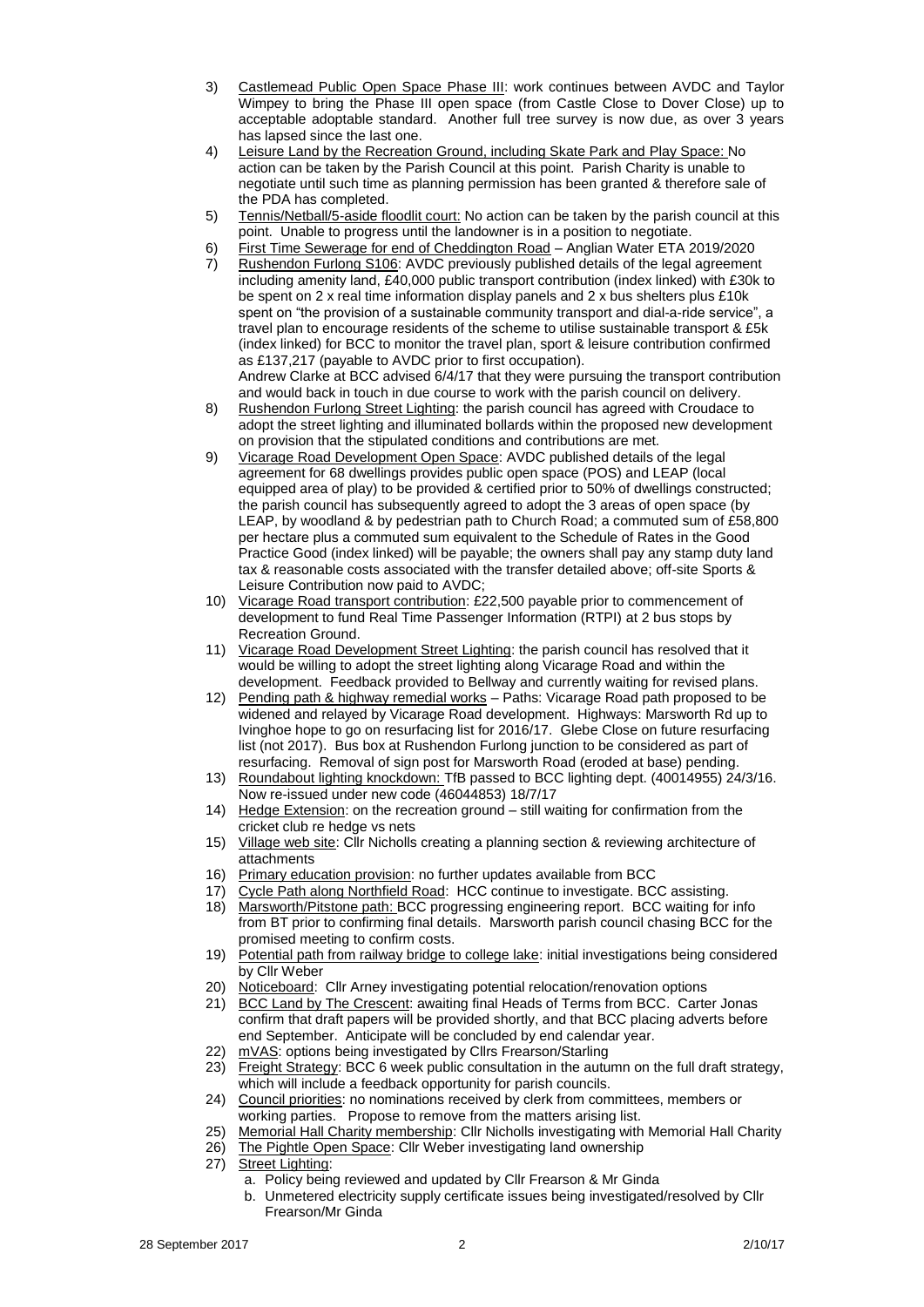- c. Handover meeting being arranged between Cllr Frearson & Mr Ginda
- d. Following meeting, proposal to be submitted re remaining LED roll out budget for this financial year
- 28) Pitstone & Ivinghoe Safety Scheme: Workshop with BCC took place 13/9/17. Minutes circulated electronically. Awaiting response from BCC. LAF have ring fenced £11,643 from this year's budget (2017/18). Simon Garwood adding a potential provision towards construction costs to the LAF 2018/19 grant application proposals for consideration by the LAF.
- 29) Recreation Ground Charity: no meeting this month. Considering advice from Horwood & James.
- 30) Pitstone Parish Charity: no meeting this month. No matters referred to full council.
- 31) Staffing Committee: no meeting this month. No matters referred to full council.
- 32) Dial-a-ride/community transport Cllr Frearson investigating options in light of pending S106 contribution from Rushendon Furlong & liaising with neighbouring parishes
- 33) Environmental Policy: being investigated by a working party consisting of Cllrs Frearson, Crutchfield and Arney.
- 34) mVAS clock back-up battery Cllr Nicholls investigating
- 35) PAA proposals re bee keeping and poly tunnels National Trust and PPC granted permission. PAA to provide feedback from survey of allotment holders prior to implementing.
- 36) Pitstone Guide Review being progressed by Cllrs Arney and Nicholls
- 37) Community Self Help Plan Review being progressed by Cllr Crutchfield & Clerk
- 38) NatWest Reserve Account Mandates- awaiting confirmation from NatWest
- 39) Land off Westfield Road: awaiting details from Taylor Wimpey. Taylor Wimpey have confirmed the lifting of confidentiality and are comfortable with the proposition being discussed at council meetings.

## 167/17 **CORRESPONDENCE**

The following correspondence received this month was noted:

#### Aylesbury Vale District Council

- Press release re voter registration forms circulated and posted electronically
- Enquiry re forthcoming events from AV Times passed to PIE/Church etc
- Latest draft VALP & consultation details Circulated electronically
- Information re Parish Liaison Officers Circulated electronically & retained for reference
- Recycling week information Circulated and posted electronically

#### Bucks County Council and Transport for Bucks

- Road work / road closure alerts / major works circulated and posted electronically where appropriate
- Copy correspondence between BCC and TDS re Castlemead road adoption Circulated electronically
- Extension to 0-19years consultation Circulated and posted electronically
- Buckinghamshire Parking Guide for LAFs Circulated electronically
- Prevention Matters e:newsletters and updates Circulated electronically
- LAF agenda Circulated electronically

## **Other**

- Thames Valley Police neighbourhood alerts, updates, press releases & newsletters circulated & posted (where appropriate) electronically
- Rural Services Network e:newsletters & updates etc circulated electronically
- Charity Commission e:updates and newsletters circulated electronically
- Buckinghamshire Business First e:newsletters circulated electronically
- Public Sector Executive e:newsletters circulated electronically
- Public Sector Today e:newsletters Circulated electronically
- Fields in Trust e:newsletters & updates Circulated electronically
- B&MKALC Weekly Updates and info re UK Power Networks roadshows Circulated electronically
- SLCC e:newsletters circulated electronically
- Action4Youth e:newsletters/event info Circulated electronically
- Chiltern Conservation Board e:newsletters and events Circulated electronically
- Chiltern Society e:newsletters and updates Circulated electronically
- War Memorial e:newsletter Circulated electronically
- Community Impact Bucks e:newsletters circulated electronically
- Aylesbury Town Centre event posters passed to notice board manager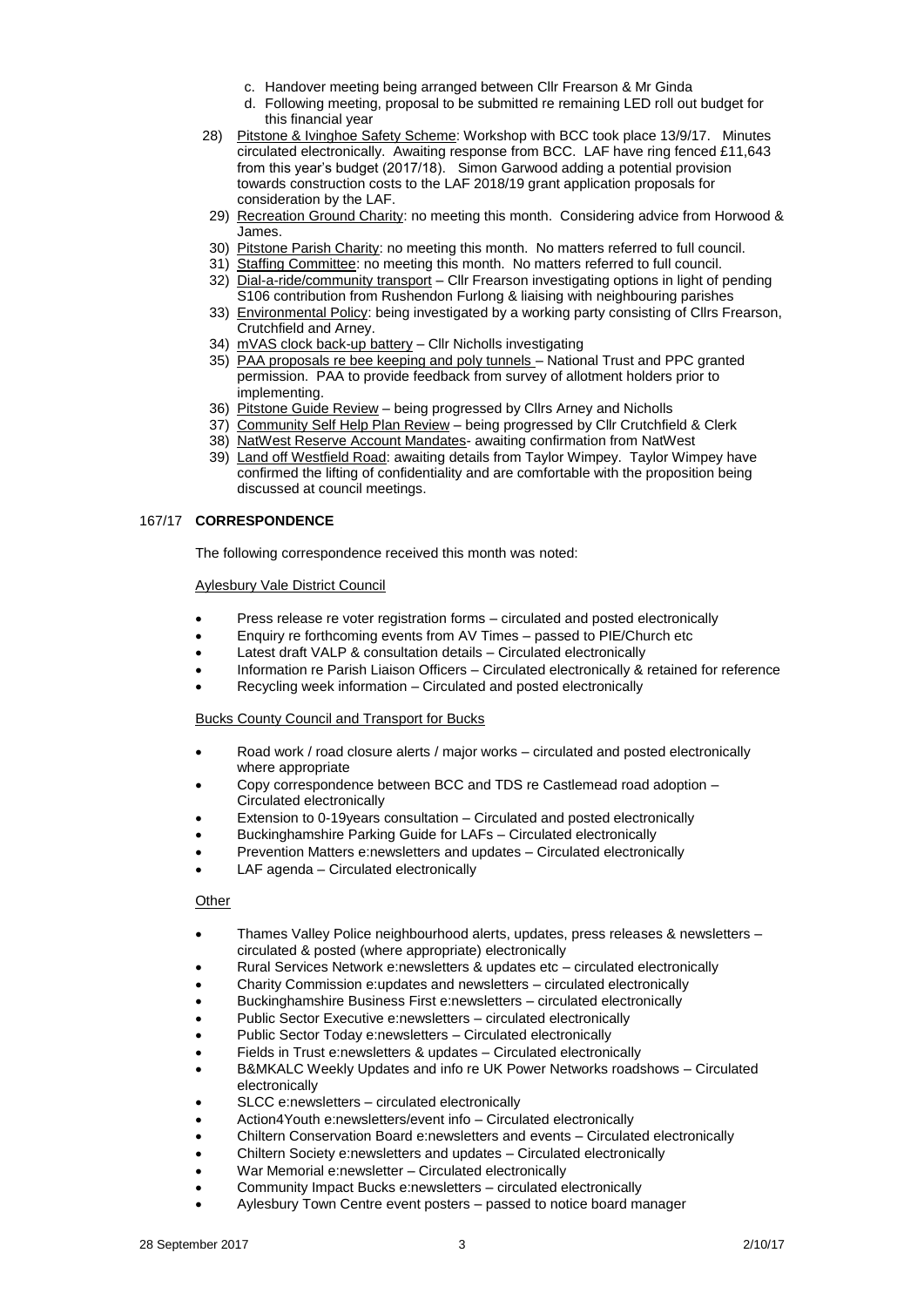- Resident report of Castlemead light out reported to TDS for repair
- Correspondence between P&IUFC & Football Foundation re grant Circulated electronically to sports & leisure committee
- Correspondence from resident re Croudace construction traffic responded to resident and wrote to Croudace
- Copy correspondence between Wakelin & AVDC Circulated electronically
- MUGA proposals from Wakelin Circulated electronically
- Minutes of Pitstone & Ivinghoe Safety Scheme Workshop Circulated electronically
- Local Councils Update Issue 210 for circulation
- Charity Finance magazine Sept 17 for circulation
- Enquiry from resident re NDP designations responded to resident & supplied link to NDP on web site
- NatWest confirmation of where council is tax resident form completed and returned to NatWest following confirmation/signature by chairman
- Report from Patrick Stileman Circulated electronically and added to agenda
- Training certificates from D Rollins retained on file & copied to Chairman for info
- Correspondence with Sergeant Emily Dover Circulated electronically and presentation added to agenda
- Correspondence from Neighbourhood Inspector James Davies Circulated electronically and added to the agenda
- BMKALC AGM 10/11/17, 2 councillors can attend Circulated electronically for councillors to advise the clerk if they wished to attend however no-one available.
- Robin McCarthy Dacorum Local Plan Issues & Options comments Circulated electronically
- Update from LLACC from Rachel Webb Circulated electronically
- Community Impact Bucks e:newsletter Circulated electronically
- Minutes of SLCC branch meeting including details of deposit streams available to parish councils – Circulated electronically. Clerk requested that if any councillors wished council to investigate such deposit schemes, to advise the clerk as a presentation could be arranged.
- NALC Legal Topic Notes on GDPR, provided by BMKALC Circulated electronically. It was noted that the parish council will need to form a working party to investigate and action the requirements of GDPR. It was **RESOLVED** to appoint Cllrs Weber, Mattey and Nicholls to that working party.
- GDPR information from Cllr Weber Circulated electronically (comments as above)
- Correspondence re local business signage erected without permission Circulated electronically to Chair of Planning Committee
- Change of editor for Beacon Circulated electronically
- The Clerk magazine for distribution
- Wendover Assistant Clerk vacancy Circulated electronically
- LCR Autumn 2017 for circulation
- Minor revisions to Bellway lighting plan Circulated electronically for consideration. It was **RESOLVED** to accept the revised proposals submitted by Bellway.
- Enquiry from PAA regarding funding streams responded

#### **Committee Matters:**

# 168/17 **PLANNING COMMITTEE – CLLR CRUTCHFIELD, CHAIR OF COMMITTEE**

- 1) It was **RESOLVED** to note receipt of the draft minutes of the planning committee meeting held on 14/9/17.
- 2) Cllr Crutchfield updated council on the forthcoming PDA planning committee on 3/10/17.

#### 169/17 **SPORTS AND LEISURE COMMITTEE**

- 1) It was **RESOLVED** to note receipt of the draft minutes of the Sports & Leisure Committee meeting held on 14/9/17. Next meeting changed to Wed 18/10/17 at the pavilion.
- 2) Full council had been circulated information about the proposals for the multi-use games area within the Pitstone Development Area. Discussions continue with Nicholas King.
- 3) Cllr Saintey advised that a successful first site meeting had taken place with the appointed architects.
- 4) It was noted that a meeting with Pitstone Memorial Hall Committee regarding a joint parish consultation event to determine required development at each site is due to take place on Saturday.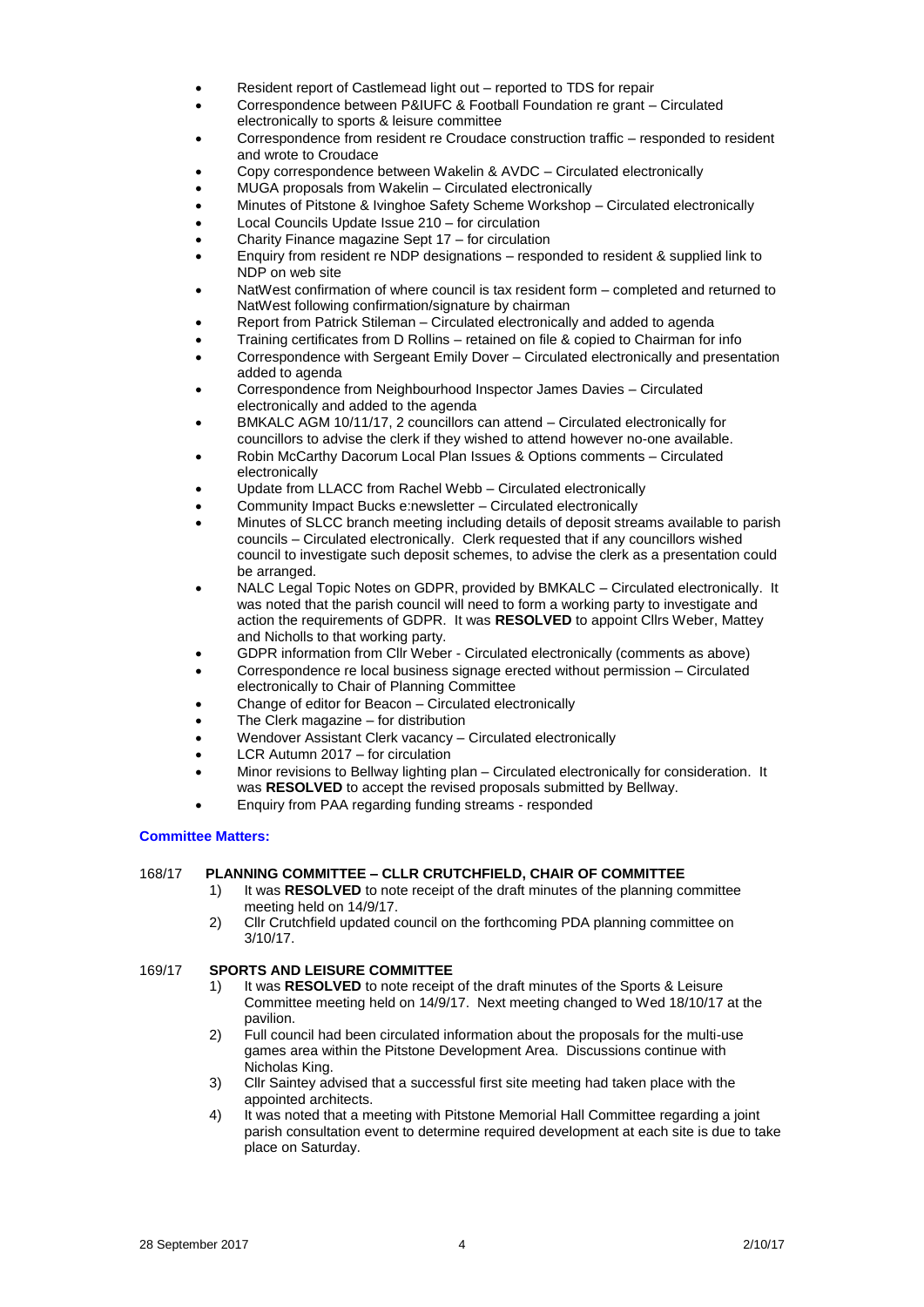#### **Matters Raised by the Working Groups:**

#### 170/17 **PITSTONE DEVELOPMENT AREA**

It was noted that Nicholas King had provided confirmation that they would be willing to work with the Parish Council/Memorial Hall Charity, at the appropriate time, regarding the resurfacing of the hall car park as part of the redevelopment of the site.

#### **Other Matters:**

## 171/17 **CAA NOISE SURVEY**

It was **RESOLVED** to carry forward this item to the meeting at the start of November.

## 172/17 **DEVOLVED SERVICES**

- It was **RESOLVED** to continue with devolved services from Bucks County Council in 2018.
- It was **RESOLVED** to issue a hedge cutting notice to the property in Church Road. Other updates were noted.

## 173/17 **PARTY IN THE PARK 2018**

Cllr Mattey provided an update on the discussions with the existing committee and other associated bodies. There is a willingness from all parties to be involved, but a concern about a lack of volunteers to organise and run the event. It was **RESOLVED** to appeal for volunteers to assist over the next few weeks. It was **RESOLVED** to arrange an initial meeting with PIE/Party in the Park Committee.

#### 174/17 **REMEMBRANCE DAY 2017**

Cllr Saintey advised that there will be a short remembrance service at Pitstone Memorial Hall at noon on 12/11/17. It was **RESOLVED** to advertise this event in PPP. The Chairman advised that he would be honoured to lay the wreath on behalf of the Parish Council. It was **RESOLVED** to make a donation to the Royal British Legion of £150.00 in lieu of purchasing a fresh wreath.

# 175/17 **HEDGE CUTTING REQUIREMENTS FOR 2017**

It was **RESOLVED** to undertake the following hedge cutting and accept the associated costs (approx. £750+VAT via Reg Porter):

Full cuts at the following locations: the new allotment site Marsworth Road hedge (requested by PAA), Recreation Ground hedge (managed under open space program), hedge between Recreation Ground and old allotments (on behalf of Pitstone Parish Charity), the old allotment hedge (on behalf of Pitstone Parish Charity), hedge fronting Marsworth Road on BCC land by The Crescent, Windsor Road play area (S106 funded) plus the pavilion road hedge & hedges round football field/joining charity field.

It was noted that National Trust would cut the hedge at Pitstone Hill.

It was **RESOLVED** to ask Taylor Wimpey to cut the hedge around Hever Close playground.

#### 176/17 **PARISH ONLINE MAPPING SOFTWARE**

It was **RESOLVED** to renew the annual subscription to Parish Online mapping software tool (£50.40).

## 177/17 **BUCKINGHAMSHIRE PLAYING FIELDS ASSOCIATION**

It was **RESOLVED** that the parish council did wish to renew membership with the organisation & noted that they were moving to a single payment date of 1 April (£20). Unfortunately no councillors were available to attend the forthcoming AGM.

## 178/17 **OAK TREE**

The report from Patrick Stileman was noted. It was **RESOLVED** to obtain three quotations for the recommended work.

#### **Financial Matters:**

#### 179/17 **CONSIDERATION OF GRANT/DONATION REQUESTS**

- 1) Consideration was given to the grant request from Pitstone Memorial Hall Charity. It was **RESOLVED** to provide the requested 50% funding towards installation of an external defibrillator at Pitstone Memorial Hall (£813.75).
- 2) Consideration was given to the grant request from 1<sup>st</sup> Ivinghoe & Pitstone Rainbows & Brownies. It was **RESOLVED** to provide 50% funding towards the cost of two new banners, one for each troop, to be used at events such as Remembrance Day (£120).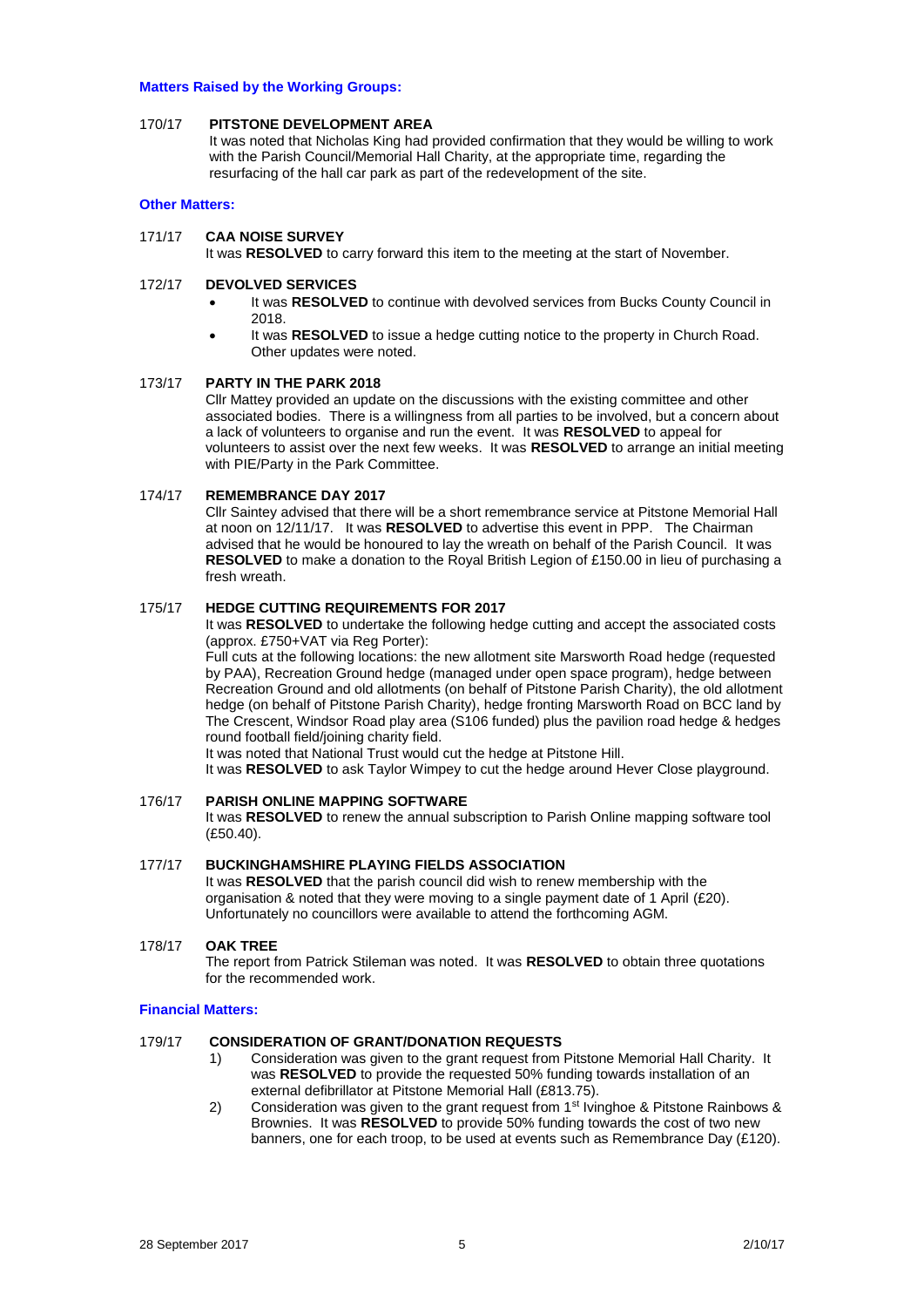## 180/17 **INSURANCE RENEWAL**

The parish council is in a 3 year long term agreement with Hiscox. Consideration was given to the renewal materials provided by Came & Co specialist brokers and it was **RESOLVED** to meet the cost of renewal for the forthcoming year (£2,729.50).

# 181/17 **FINANCIAL POSITION AND PAYMENTS**

The council noted the bank reconciliation, income, expenditure, debtors and creditors' information plus the monthly budget summary and it was **RESOLVED** to make the payments outlined in the monthly financial summary. Two councillors undertook to authorise the transactions for BACS transfer and initialled the corresponding paperwork. The chairman was duly authorised to sign the monthly summaries.

# 182/17 **INTERNAL CONTROLS**

The regular internal controls had been conducted with no amendments requested or issues arising.

## 183/17 **2018-19 BUDGET**

The first draft of the 3 year forecast was noted. AVDC to supply council tax base information during October which will assist precept calculation. Councillors were encouraged to advise the clerk of any further projects they wished costed/included for consideration prior to the next meeting.

## **Other Reports:**

# 184/17 **OTHER REPORTS**

- 1) Cllr Dr Frearson provided feedback from the Parish Liaison meeting on 13/9/17 including: BCC prioritising A & B roads so residential road pothole repairs may take some time, BCC only conducting online surveys from now on so important that the parish council helps to disseminate information to residents, children's centres & SEN in schools both under review, adult social care, community resilience, local enterprise partnerships and winter gritting. The following **RESOLUTIONS** were made:
	- 1) To source 1,500 emergency planning booklets for distribution to households & businesses (and meet any associated cost)
	- 2) To advise Pitstone Memorial Hall committee about the salt grab bag opportunity in case they wished to take advantage
	- 3) To check the grit levels in the 3 bins around the village and advise TfB of any replenishment requirements
	- 4) To add review of the B488/489 traffic count & weight restriction possibility to the 30 November meeting agenda
- 2) Cllr Arney provided feedback from the PPP volunteer event on 21/9/17.<br>3) Cllr Mattev advised that the BOAT was still blocked at Grange Road. It
	- 3) Cllr Mattey advised that the BOAT was still blocked at Grange Road. It was **RESOLVED** to chase Rights of Way for progress.
- 4) The other reports provided within the clerks report were noted.

# 185/17 **THE FOLLOWING REMINDERS WERE NOTED**

- Parish Council meetings: 2/11/17, 30/11/17 and 4/1/18
- Sports and Leisure Committee meetings: 18/10/17, 9/11/17 and 14/12/17
- PPP Publication dates: January, April, July and October.
- LAF meetings: 5/10/17 (Skewkley) Cllr Crutchfield attending
- Chairmanship Skills BALC training 12/10/17 6.30-9pm Cllr Weber attending
- Budget & reserves BALC training 11/10/17 Cllr Dr Frearson attending
- VALP Parishes Seminar 4/10/17 Cllrs Crutchfield and Weber attending
- PIE fireworks & bonfire 4/11/17
- Play around the Parishes Aug 2018, 1 x am session Tues 7 August and 1 x pm session Wed 22 August.
- VALP (development to 2033) consultation 2/11-14/12/17

## 186/17 **DATE OF NEXT MEETING**

The next meeting of the Parish Council will be held on Thursday 2 November 2017 (one week later than usual due to half term). It was noted that the following would appear on the agenda:

- Second consideration of budget/projects for 2018/19 and annual review of salary budgets
- Consider/approve commission of full tree risk assessment survey
- Details of quarterly VAT return
- Neighbourhood Action Group
- mVAS service agreement renewal
- Confirm arrangements for Christmas lights